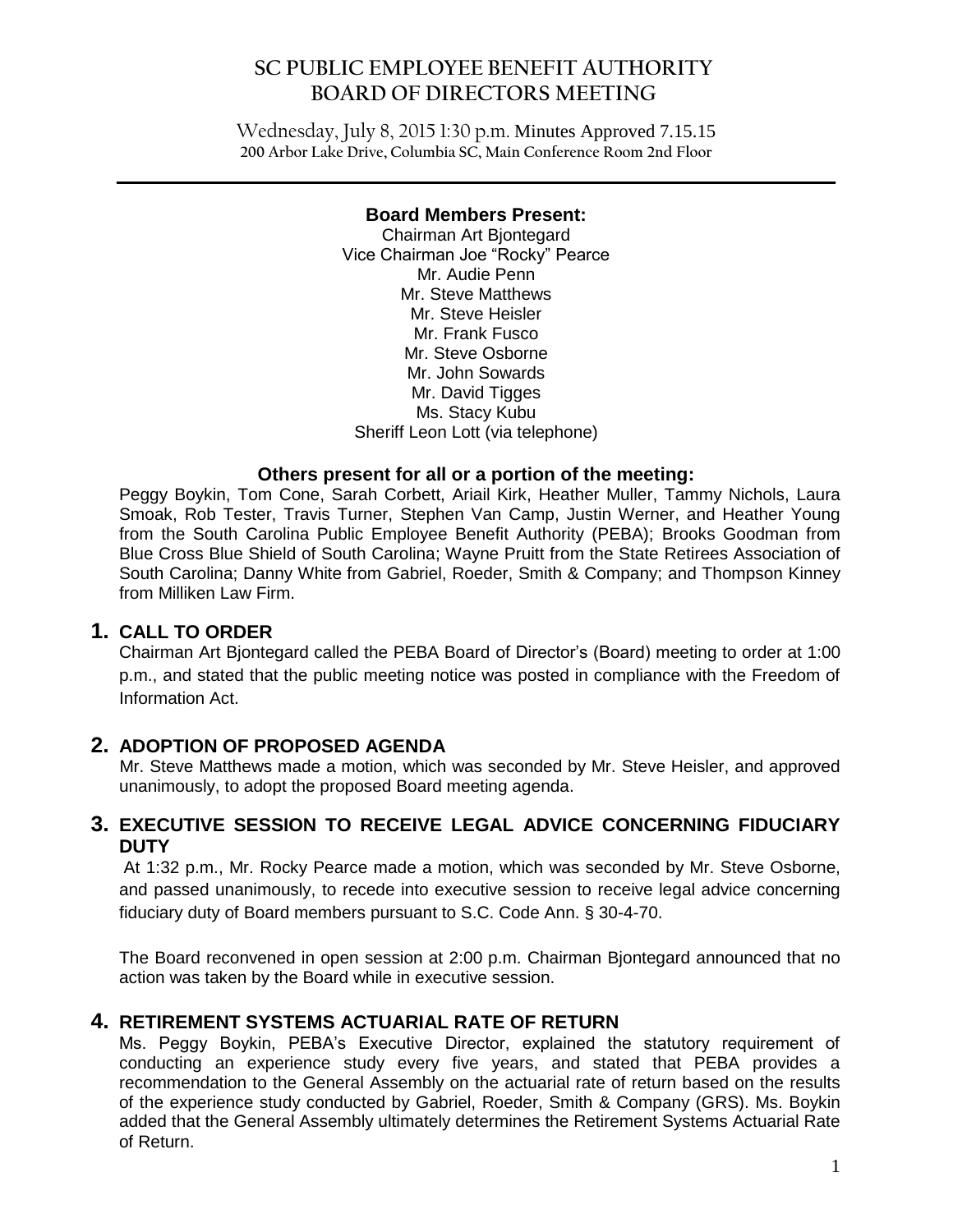## **SC PUBLIC EMPLOYEE BENEFIT AUTHORITY BOARD OF DIRECTORS MEETING**

Wednesday, July 8, 2015 1:30 p.m. Minutes Approved 7.15.15 **200 Arbor Lake Drive, Columbia SC, Main Conference Room 2nd Floor**

 $\mathcal{L}_\mathcal{L} = \mathcal{L}_\mathcal{L} = \mathcal{L}_\mathcal{L} = \mathcal{L}_\mathcal{L} = \mathcal{L}_\mathcal{L} = \mathcal{L}_\mathcal{L} = \mathcal{L}_\mathcal{L} = \mathcal{L}_\mathcal{L} = \mathcal{L}_\mathcal{L} = \mathcal{L}_\mathcal{L} = \mathcal{L}_\mathcal{L} = \mathcal{L}_\mathcal{L} = \mathcal{L}_\mathcal{L} = \mathcal{L}_\mathcal{L} = \mathcal{L}_\mathcal{L} = \mathcal{L}_\mathcal{L} = \mathcal{L}_\mathcal{L}$ 

Mr. Danny White from GRS, explained the valuation process including the actuarial assumptions used in the valuation of the Retirement Systems, and the professional standards governing the preparation of the actuarial valuations and experience study.

### **5. ADJOURNMENT**

There being no further business, and upon motion by Mr. Fusco, which was seconded by Mr. John Sowards, and approved unanimously, the Board meeting adjourned at 2:54 p.m.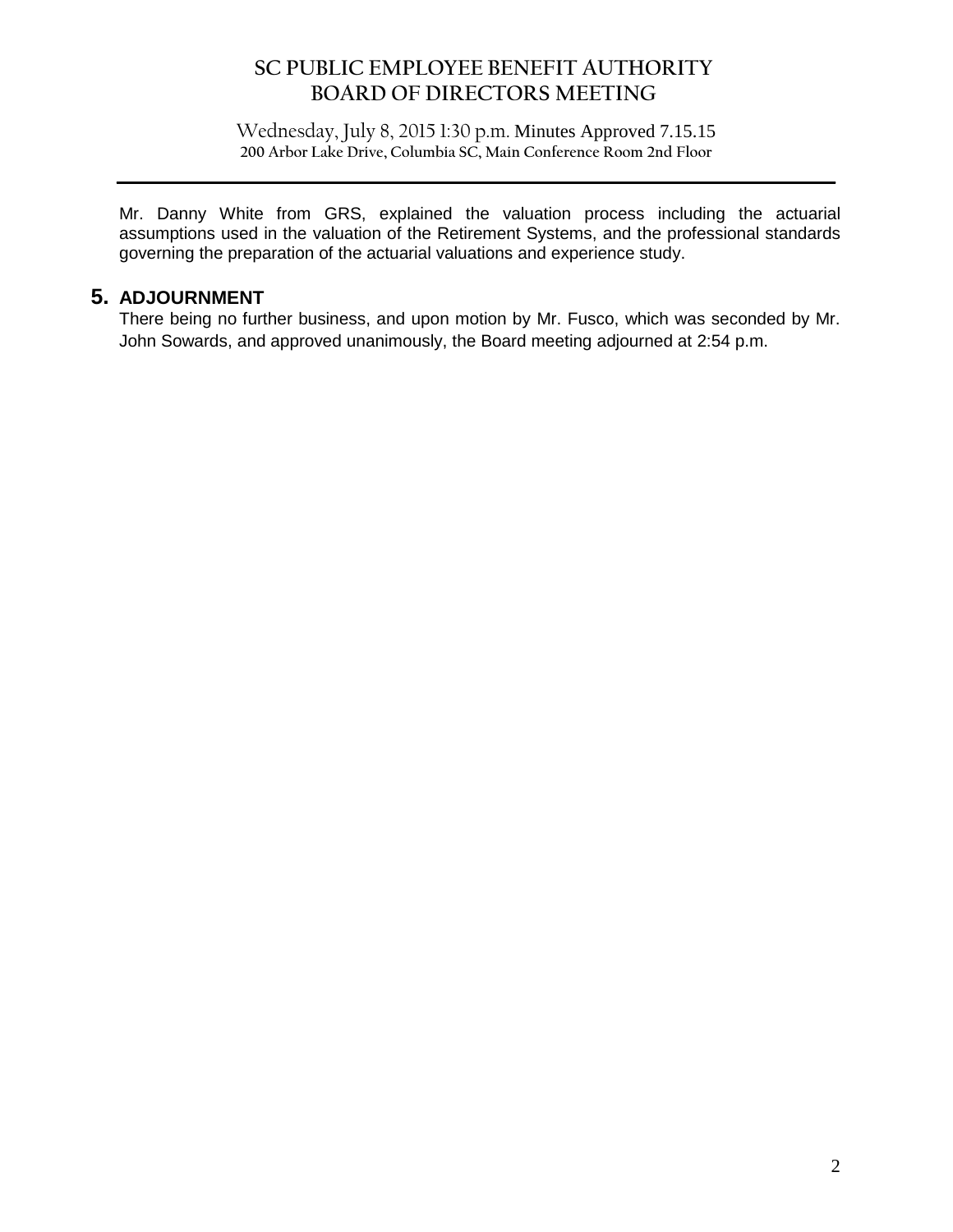# **SC Public Employee Benefit Authority - Board of Directors**

200 Arbor Lake Drive, Columbia SC, 29223 2nd Floor Conference Room

PEBA's Mission: To recommend, offer and administer competitive programs of retirement and insurance benefits for SC public employers, employees and retirees. **\_\_\_\_\_\_\_\_\_\_\_\_\_\_\_\_\_\_\_\_\_\_\_\_\_\_\_\_\_\_\_\_\_\_\_\_\_\_\_\_\_\_\_\_\_\_\_\_\_\_\_\_\_\_\_\_\_\_\_\_\_\_\_\_\_\_\_\_\_\_\_\_\_\_\_\_\_\_\_\_\_\_\_\_\_\_\_\_\_\_\_\_\_\_\_\_\_\_\_\_\_\_\_\_\_\_\_\_\_\_\_\_\_\_\_\_\_\_\_\_\_\_\_\_\_\_\_\_\_\_\_\_\_\_\_\_\_\_\_\_\_\_\_\_**

## **Wednesday, July 8, 2015 – 1:30 p.m.**

## **AGENDA**

- **I. Call to Order**
- **II. Adoption of Proposed Agenda**
- **III. Executive Session Pursuant to SC Code of Laws §30-4-70**

**A. To Receive Legal Advice Concerning Fiduciary Duty**

- **IV. Retirement Systems Actuarial Rate of Return**
- **V. Adjournment**

#### **NOTICE OF PUBLIC MEETING**

This notice is given to meet the requirements of the S.C. Freedom of Information Act and the Americans with Disabilities Act. Furthermore, this facility is accessible to individuals with disabilities, and special accommodations will be provided if requested in advance.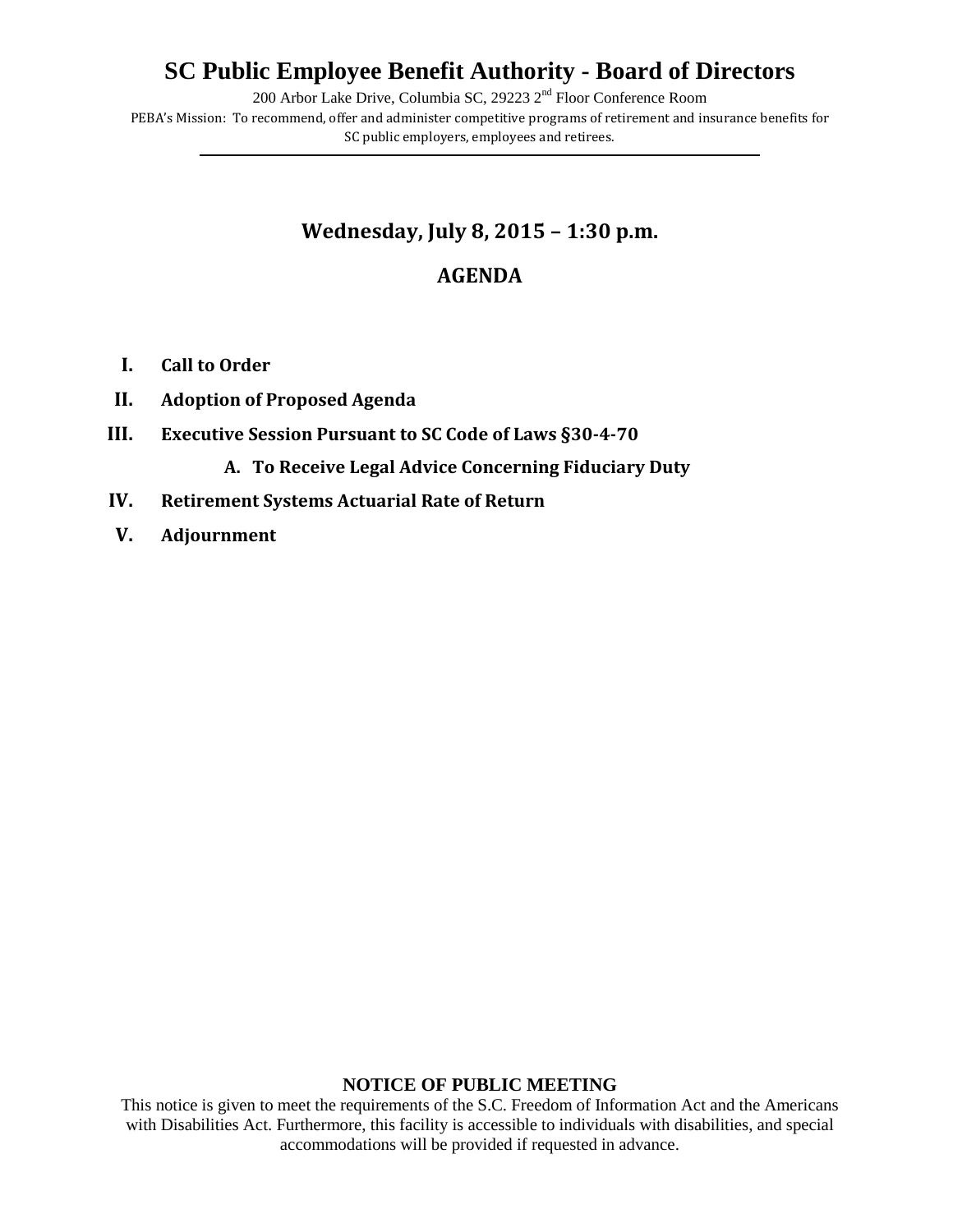#### **PUBLIC EMPLOYEE BENEFIT AUTHORITY AGENDA ITEM BOARD MEETING**

#### **Meeting Date: June 17, 2015**

- **1. Subject:** Retirement Systems Actuarial Rate of Return
- **2. Summary:** Retirement Systems Actuarial Rate of Return

**Background Information:**

**3. What is the Board asked to do?** Receive as information

#### **4. Supporting Documents:**

- (a) List those attached:
	- 1. Expected Rate of Return Issue Brief
	- 2. FY2015 Return Cost Scenarios
	- 3. Pro Forma Interest Rate Information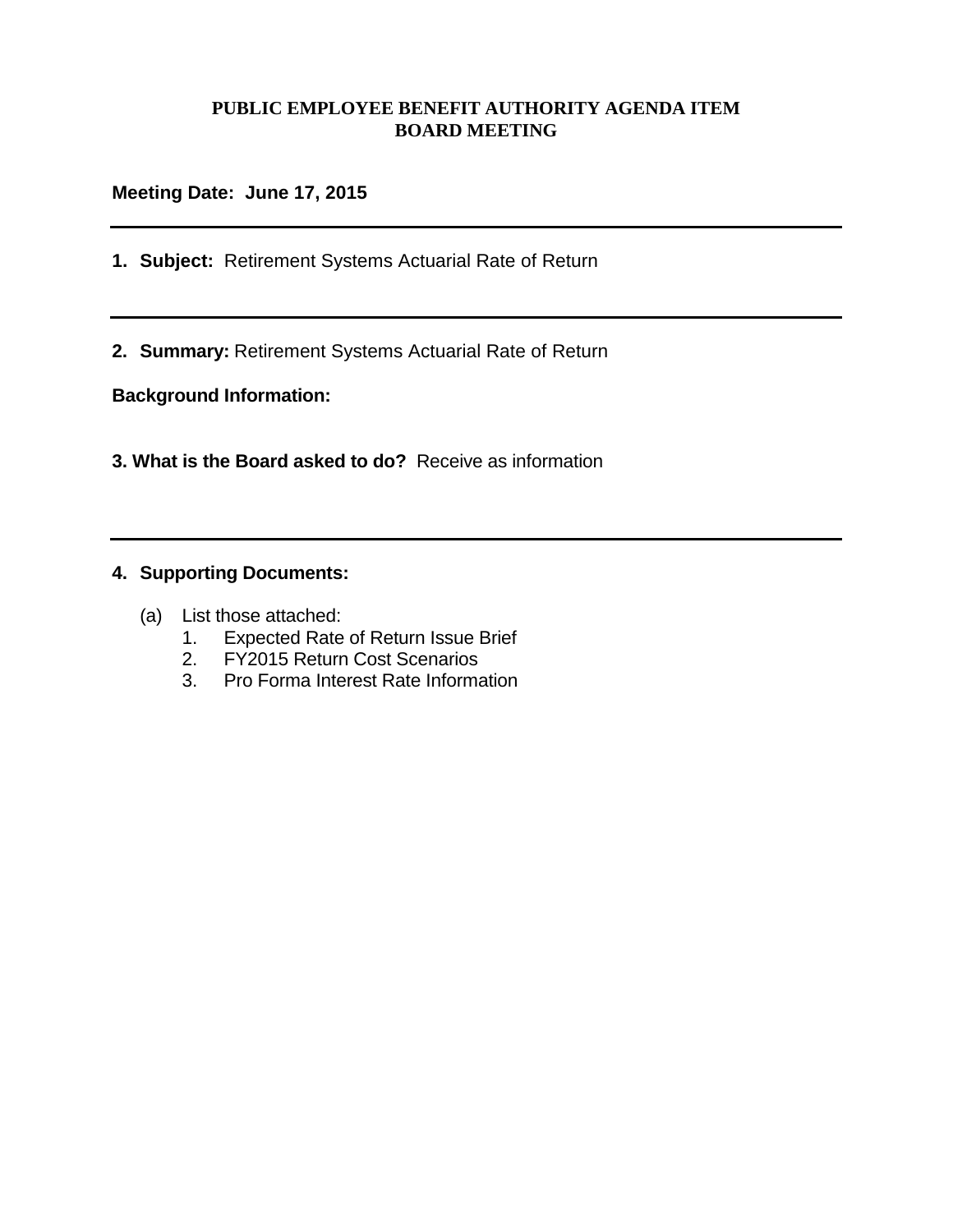## **Issue Brief South Carolina Retirement Systems' Assumed Rate of Return**

#### **Things to Know About How the Systems Are Funded**

- 1. There are three sources of income to provide benefits in the Retirement Systems: investment income, employee contributions and employer contributions.
- 2. If any source of funding is reduced, the other sources must be increased, or benefits reduced, to keep the Systems sound.

#### **Actuary's Role**

- PEBA's current external actuary, Gabriel Roeder Smith (GRS), makes assumptions about life expectancy, salary increases, employee turnover and many other things. One of the most important assumptions the actuary makes is the long-term rate of return on investments.
- The actuary conducts an annual valuation of the Systems to ensure they are prudently funded. The actuary looks at past experience and future expectations to select the assumptions used in the actuarial valuation. **Assumed Rate of Return Must Balance:**
- The assumptions the actuaries use to calculate the funding of the Systems are reviewed and updated (if necessary) once every five years during an experience study. The next experience study is scheduled to be conducted beginning in July 2015.



- To increase the stability in the contribution rate for employers and employees, the actuarial assumptions used in the valuation, including the investment return assumption, are generally updated once every five years.
- The South Carolina General Assembly currently has the authority to set the assumed investment rate of return for the Systems.

#### **Investment Consultant's Role**

- The Retirement System Investment Commission (RSIC) is responsible for investing the Systems' assets and hires an investment consultant to advise the RSIC about how to invest the assets.
- The current investment consultant, Hewitt Ennis Knupp (HEK), updates its capital market expectations (the consultant's assumptions about the investment rate of return) quarterly to reflect the constant change in financial markets. Capital market expectations are forward-facing analyses.
- It is useful for investment decision making for HEK to update its capital market expectations frequently because investment decisions are made on a daily basis.

#### **What is an assumed rate of return?**

The assumed rate of return is made up of two components – the *expected real rate of return* and the *expected rate of return due to inflation*.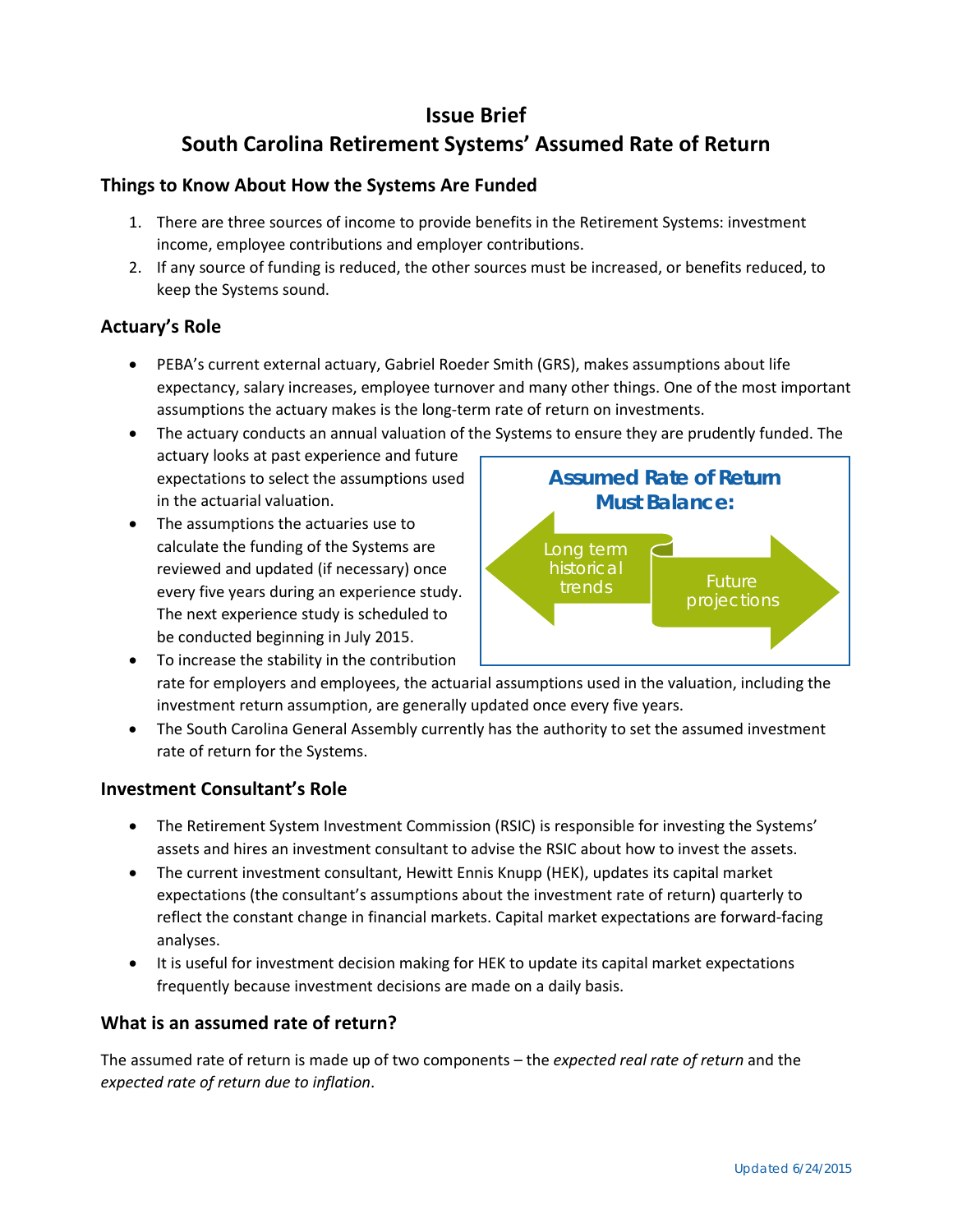- The current assumed rate of return used by GRS was set at 7.5 percent in 2011 following the last experience study, which was conducted in 2010.
- As of Quarter 2 2015 (Q22015), HEK data for our current investment portfolio shows a median expected rate of over the next 30 years of 6.6 percent.
- As of Q12015, both GRS and HEK expect approximately the same *real rate of return* in the future.
	- As of Q12015, GRS and HEK have different opinions on the *inflation assumption*.
		- o GRS' inflation assumption is 2.75%.
		- o HEK's inflation assumption is 2.1%.
		- o The actuary's inflation assumption affects both the assets and the future growth of the liabilities, or money the Systems are expected to pay out over time.
		- o The investment consultant's inflation assumption only affects the assets.
		- o There will almost always be differences in the actuary and investment consultant's inflation assumptions because HEK updates its assumptions quarterly and GRS updates its assumptions every five years.

#### **What does this mean?**

All investment consulting firms, like HEK, make projections, or capital market expectations, about what the financial markets will do in the future. The projections are based on educated opinions and it is highly unlikely that any one firm's opinion will be completely correct. So, while capital market expectations are a standard component of projecting future returns, they are opinions and opinions differ.

The timing of HEK releasing its Q22015 median expected rate of return for the next 30 years of 6.6 percent coincides with GRS being on deck to conduct the Systems' next five-year experience study beginning in July 1, 2015. That study will include an extensive review and will make a recommendation about what the Systems' assumed rate of return should be. GRS' analysis will take into account HEK's projections, including its assumed inflation rate, as well as projections from other investment consulting firms. The analysis will be presented to the General Assembly for review. PEBA will keep all other stakeholders informed as well.

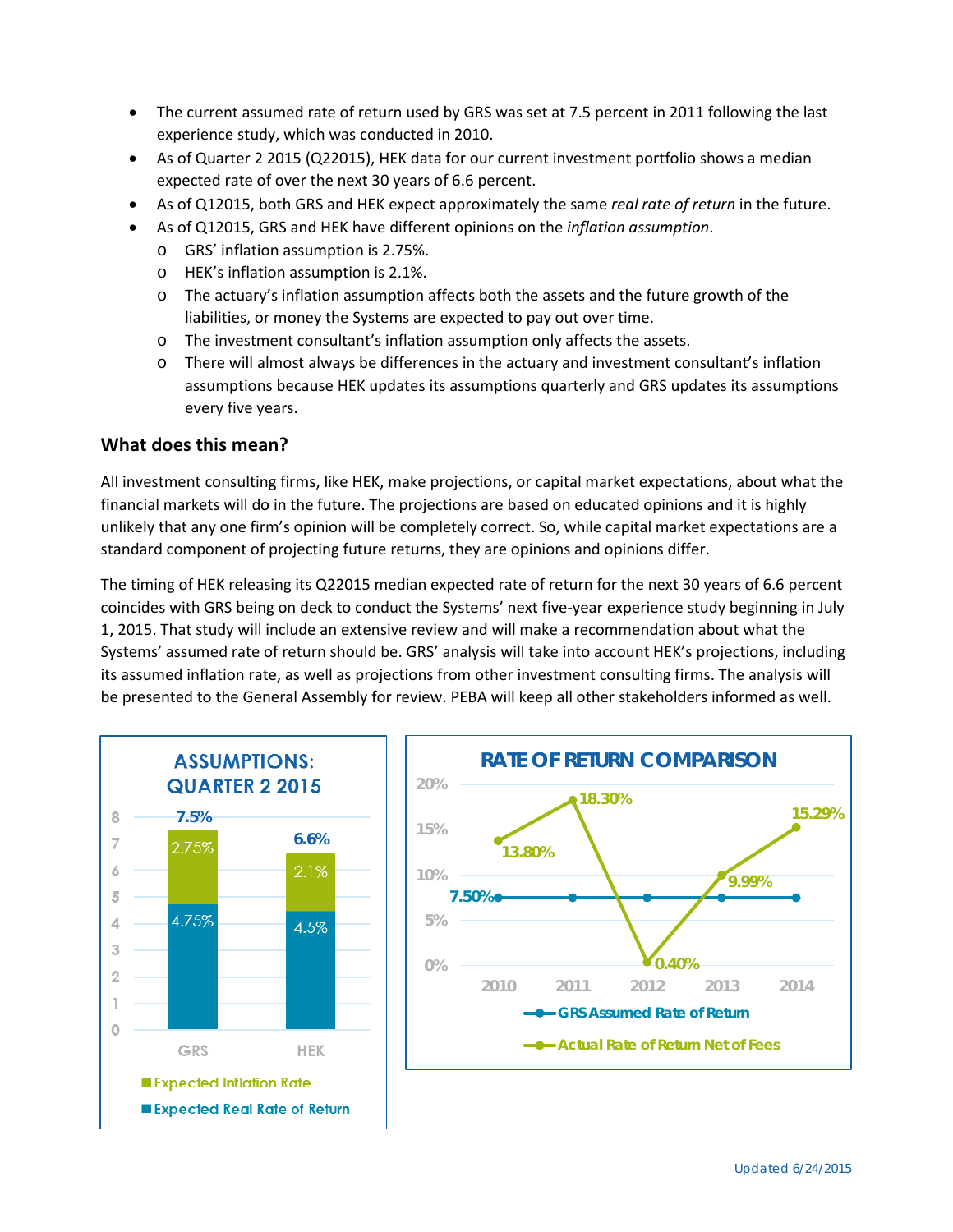- Alternative 2. assumes the inflation assumption is decreased by 0.25% to 2.50%. The change in the inflation assumption also decreases the salary increase assumption and payroll growth rate by 0.25%. - Alternative 3. assumes the real rate of return is decreased by 0.25% to 4.50% and the inflation assumption is decreased by 0.25% to 2.50%. The change in the inflation assumption also decreases the salary increase assumption and payroll growth rate by 0.25%.

- Alternative 4. assumes the real rate of return is decreased by 0.25% to 4.50% and the inflation assumption is decreased by 0.50% to 2.25%. The change in the inflation assumption also decreases the salary increase assumption and payroll growth rate by 0.50%.

|                                                                      |                                        | Pro Forma Illustration based on the 2014 Actuarial Valuation |                                        |                                        |                                        |  |  |  |  |
|----------------------------------------------------------------------|----------------------------------------|--------------------------------------------------------------|----------------------------------------|----------------------------------------|----------------------------------------|--|--|--|--|
|                                                                      | <b>Current Assumption</b>              | <b>Alternative 1.</b>                                        | <b>Alternative 2.</b>                  | <b>Alternative 3.</b>                  | <b>Alternative 4.</b>                  |  |  |  |  |
| <b>Item</b>                                                          | 7.50% Interest Rate<br>2.75% Inflation | 7.25% Interest Rate<br>2.75% Inflation                       | 7.25% Interest Rate<br>2.50% Inflation | 7.00% Interest Rate<br>2.50% Inflation | 6.75% Interest Rate<br>2.25% Inflation |  |  |  |  |
| (1)                                                                  | (2)                                    | (3)                                                          | (4)                                    | (5)                                    | (6)                                    |  |  |  |  |
| 1. Plan Assets                                                       |                                        |                                                              |                                        |                                        |                                        |  |  |  |  |
| a. Market Value of Assets                                            | \$25,739                               | \$25,739                                                     | \$25,739                               | \$25,739                               | \$25,739                               |  |  |  |  |
| b. Actuarial Value of Assets                                         | 26,911                                 | 26,911                                                       | 26,911                                 | 26,911                                 | 26,911                                 |  |  |  |  |
| 2. Actuarial Accrued Liability                                       |                                        |                                                              |                                        |                                        |                                        |  |  |  |  |
| a. Active Members                                                    | \$14,032                               | \$14,608                                                     | \$14,385                               | \$14,995                               | \$15,400                               |  |  |  |  |
| b. Inactive Members                                                  | 915                                    | 927                                                          | 927                                    | 940                                    | 955                                    |  |  |  |  |
| c. Retirees and Beneficiaries                                        | 27,943                                 | 28,521                                                       | 28,521                                 | 29,123                                 | 29,749                                 |  |  |  |  |
| d. Total Actuarial Accrued Liability                                 | \$42,890                               | \$44,056                                                     | \$43,833                               | \$45,058                               | \$46,104                               |  |  |  |  |
| 3. Unfunded Actuarial Accrued Liability<br>$(2.d. - 1.b.)$           | \$15,979                               | \$17,145                                                     | \$16,922                               | \$18,147                               | \$19,193                               |  |  |  |  |
| 4. Funding Ratio $(1.b. / 2.d.)$                                     | 62.7%                                  | 61.1%                                                        | 61.4%                                  | 59.7%                                  | 58.4%                                  |  |  |  |  |
| 5. Funding Period Based on Current Rates                             | 30 Years                               | 36 Years                                                     | 35 Years                               | 43 Years                               | 56 Years                               |  |  |  |  |
| 6. Contribution Rates Necessary to Maintain a 30-Year Funding Period |                                        |                                                              |                                        |                                        |                                        |  |  |  |  |
| a. Member Contribution Rate                                          | 8.16%                                  | 8.61%                                                        | 8.58%                                  | 9.08%                                  | 9.56%                                  |  |  |  |  |
| b. Employer Contribution Rate                                        | 11.06%                                 | 11.51%                                                       | 11.48%                                 | 11.98%                                 | 12.46%                                 |  |  |  |  |
| 7. Projected Contributions for FY 2017                               |                                        |                                                              |                                        |                                        |                                        |  |  |  |  |
| a. Projected Member Contributions                                    | \$749                                  | \$791                                                        | \$782                                  | \$828                                  | \$865                                  |  |  |  |  |
| b. Projected Employer Contributions                                  | 1,090                                  | 1,137                                                        | 1,125                                  | 1,177                                  | 1,218                                  |  |  |  |  |
| c. Total Contributions                                               | \$1,839                                | \$1,928                                                      | \$1,907                                | \$2,005                                | \$2,083                                |  |  |  |  |
|                                                                      |                                        |                                                              |                                        |                                        |                                        |  |  |  |  |

## \$ in millions

Notes and assumptions:

- The cost and liabilities are determined using asset and census information used to prepared the actuarial valuation as of January 1, 2014.

- Alternative 1. assumes the real rate of return is decreased by 0.25% to 4.50%.

# **South Carolina Public Employee Benefit Authority**

# **Exhibit 1.**

**Valuation Interest Assumption Sensitivity Information**

# **South Carolina Retirement System (SCRS)**

**Pro Forma Illustration based on the 2014 Actuarial Valuation**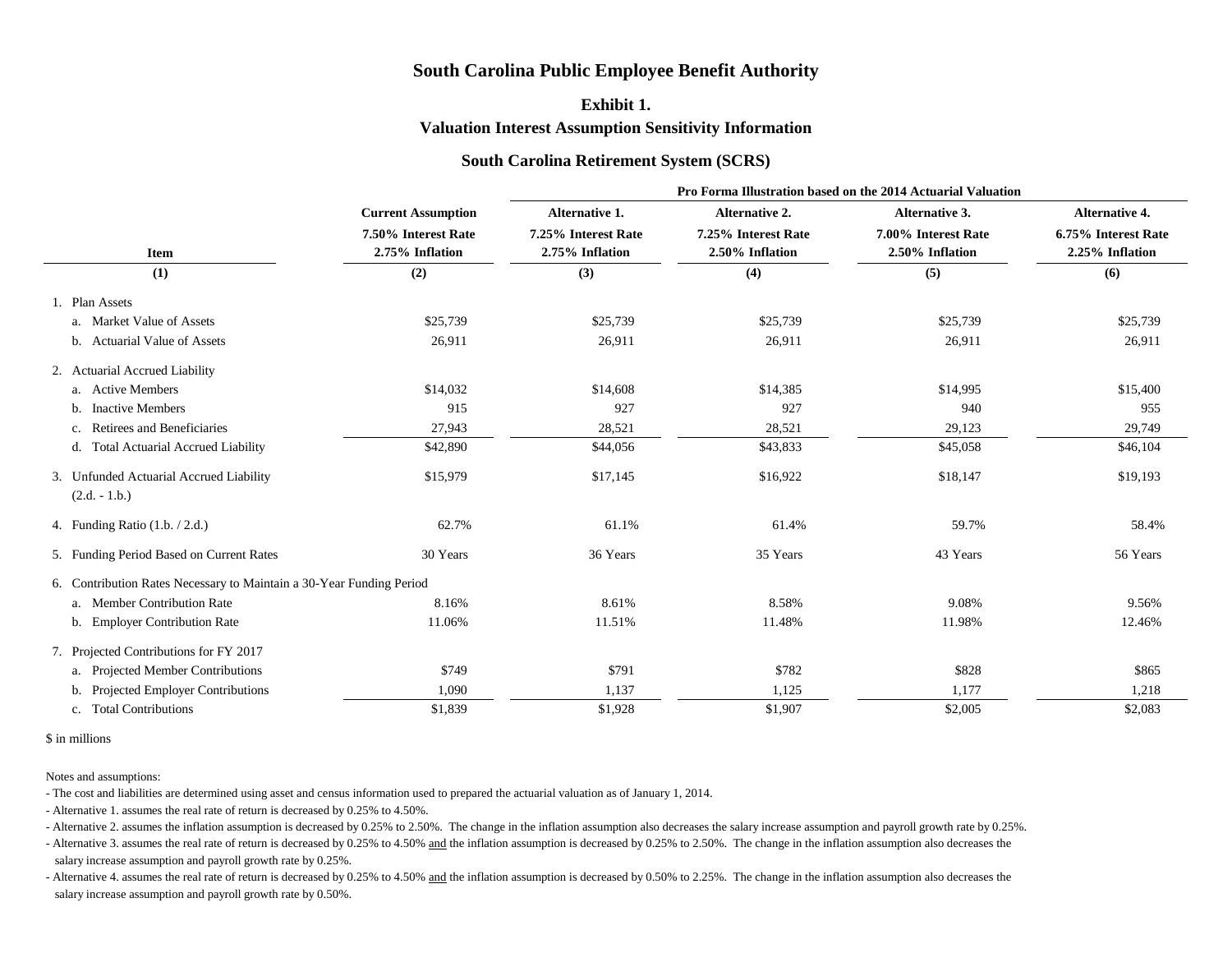- Alternative 2. assumes the inflation assumption is decreased by 0.25% to 2.50%. The change in the inflation assumption also decreases the salary increase assumption and payroll growth rate by 0.25%. - Alternative 3. assumes the real rate of return is decreased by 0.25% to 4.50% and the inflation assumption is decreased by 0.25% to 2.50%. The change in the inflation assumption also decreases the salary increase assumption and payroll growth rate by 0.25%.

- Alternative 4. assumes the real rate of return is decreased by 0.25% to 4.50% and the inflation assumption is decreased by 0.50% to 2.25%. The change in the inflation assumption also decreases the salary increase assumption and payroll growth rate by 0.50%.

**Pro Forma Illustration based on the 2014 Actuarial Valuation** 

|                                                                      |                                        | Pro Forma Illustration based on the 2014 Actuarial Valuation |                                        |                                        |                                                                 |  |  |  |  |
|----------------------------------------------------------------------|----------------------------------------|--------------------------------------------------------------|----------------------------------------|----------------------------------------|-----------------------------------------------------------------|--|--|--|--|
|                                                                      | <b>Current Assumption</b>              | <b>Alternative 1.</b>                                        | <b>Alternative 2.</b>                  | <b>Alternative 3.</b>                  | <b>Alternative 4.</b><br>6.75% Interest Rate<br>2.25% Inflation |  |  |  |  |
| <b>Item</b>                                                          | 7.50% Interest Rate<br>2.75% Inflation | 7.25% Interest Rate<br>2.75% Inflation                       | 7.25% Interest Rate<br>2.50% Inflation | 7.00% Interest Rate<br>2.50% Inflation |                                                                 |  |  |  |  |
| (1)                                                                  | (2)                                    | (3)                                                          | (4)                                    | (5)                                    | (6)                                                             |  |  |  |  |
| 1. Plan Assets                                                       |                                        |                                                              |                                        |                                        |                                                                 |  |  |  |  |
| a. Market Value of Assets                                            | \$3,985                                | \$3,985                                                      | \$3,985                                | \$3,985                                | \$3,985                                                         |  |  |  |  |
| b. Actuarial Value of Assets                                         | 4,105                                  | 4,105                                                        | 4,105                                  | 4,105                                  | 4,105                                                           |  |  |  |  |
| 2. Actuarial Accrued Liability                                       |                                        |                                                              |                                        |                                        |                                                                 |  |  |  |  |
| a. Active Members                                                    | \$2,277                                | \$2,372                                                      | \$2,338                                | \$2,437                                | \$2,505                                                         |  |  |  |  |
| <b>Inactive Members</b>                                              | 139                                    | 143                                                          | 143                                    | 147                                    | 151                                                             |  |  |  |  |
| <b>Retirees and Beneficiaries</b>                                    | 3,490                                  | 3,568                                                        | 3,568                                  | 3,649                                  | 3,734                                                           |  |  |  |  |
| d. Total Actuarial Accrued Liability                                 | \$5,906                                | \$6,083                                                      | \$6,049                                | \$6,233                                | \$6,390                                                         |  |  |  |  |
| 3. Unfunded Actuarial Accrued Liability                              | \$1,801                                | \$1,978                                                      | \$1,944                                | \$2,128                                | \$2,285                                                         |  |  |  |  |
| $(2.d. - 1.b.)$                                                      |                                        |                                                              |                                        |                                        |                                                                 |  |  |  |  |
| 4. Funding Ratio $(1.b. / 2.d.)$                                     | 69.5%                                  | 67.5%                                                        | 67.9%                                  | 65.9%                                  | 64.2%                                                           |  |  |  |  |
| 5. Funding Period Based on Current Rates                             | 27 Years                               | 37 Years                                                     | 35 Years                               | 52 Years                               | 101 Years                                                       |  |  |  |  |
| 6. Contribution Rates Necessary to Maintain a 30-Year Funding Period |                                        |                                                              |                                        |                                        |                                                                 |  |  |  |  |
| a. Member Contribution Rate                                          | 8.74%                                  | 9.20%                                                        | 9.09%                                  | 9.85%                                  | 10.48%                                                          |  |  |  |  |
| b. Employer Contribution Rate                                        | 13.74%                                 | 14.20%                                                       | 14.09%                                 | 14.85%                                 | 15.48%                                                          |  |  |  |  |
| 7. Projected Contributions for FY 2017                               |                                        |                                                              |                                        |                                        |                                                                 |  |  |  |  |
| a. Projected Member Contributions                                    | \$113                                  | \$119                                                        | \$117                                  | \$127                                  | \$134                                                           |  |  |  |  |
| b. Projected Employer Contributions                                  | 178                                    | 184                                                          | 181                                    | 191                                    | 197                                                             |  |  |  |  |
| c. Total Contributions                                               | \$291                                  | \$303                                                        | \$298                                  | \$318                                  | \$331                                                           |  |  |  |  |
|                                                                      |                                        |                                                              |                                        |                                        |                                                                 |  |  |  |  |

### \$ in millions

Notes and assumptions:

- The cost and liabilities are determined using asset and census information used to prepared the actuarial valuation as of January 1, 2014.

- Alternative 1. assumes the real rate of return is decreased by 0.25% to 4.50%.

**Valuation Interest Assumption Sensitivity Information**

# **Police Officers Retirement System (PORS)**

# **Exhibit 2.**

# **South Carolina Public Employee Benefit Authority**